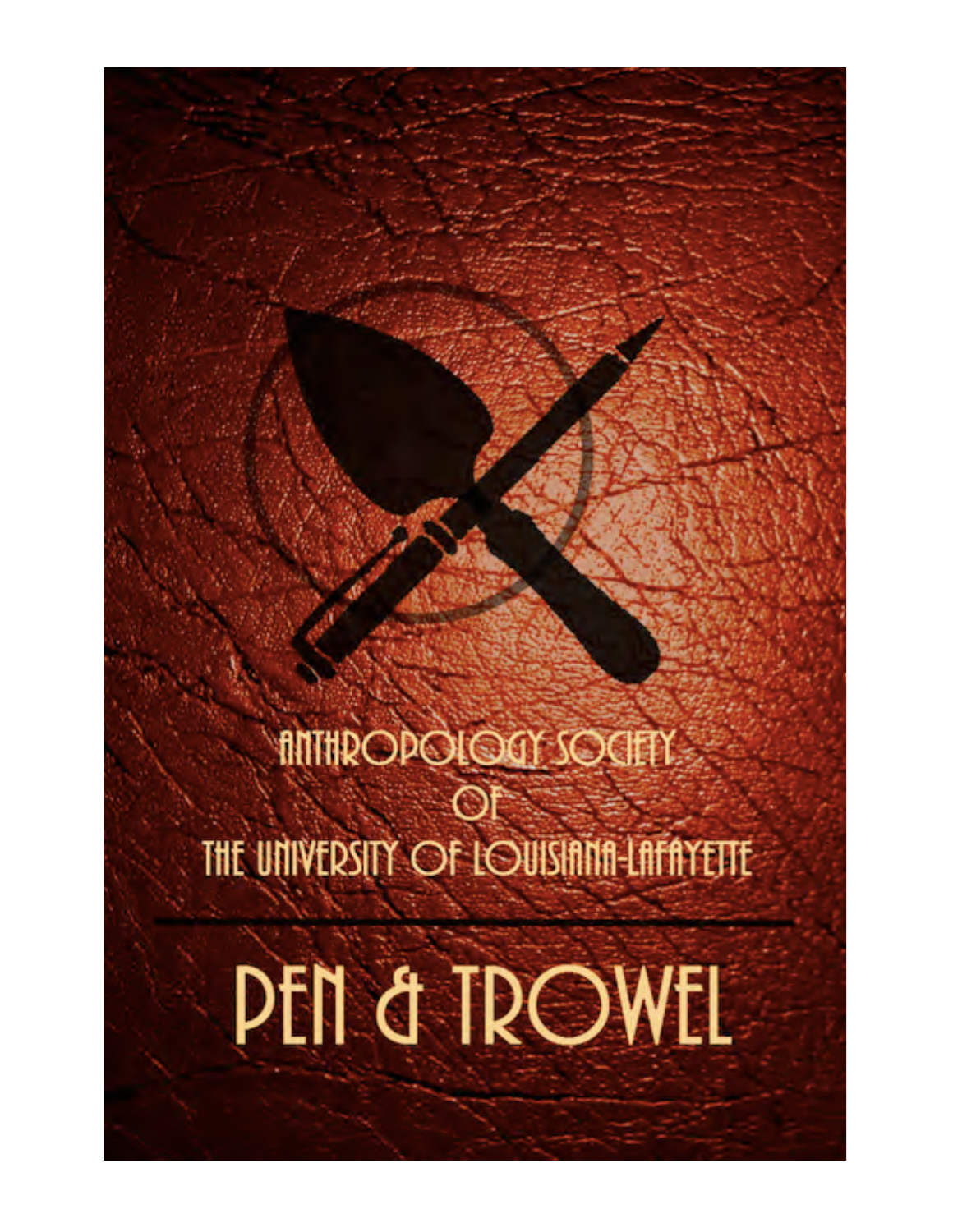# **The Pen and Trowel**

University of Louisiana at Lafayette Anthropology Society Spring 2015

> Faculty Advisor Dr. Maranda Kles

Co-Presidents Christian Sheumaker Jacob Cheramie

> Chief Editor Emily Broussard

# **Acknowledgments**

Thank you to everyone who contributed to the Pen and Trowel and who helped make this publication possible.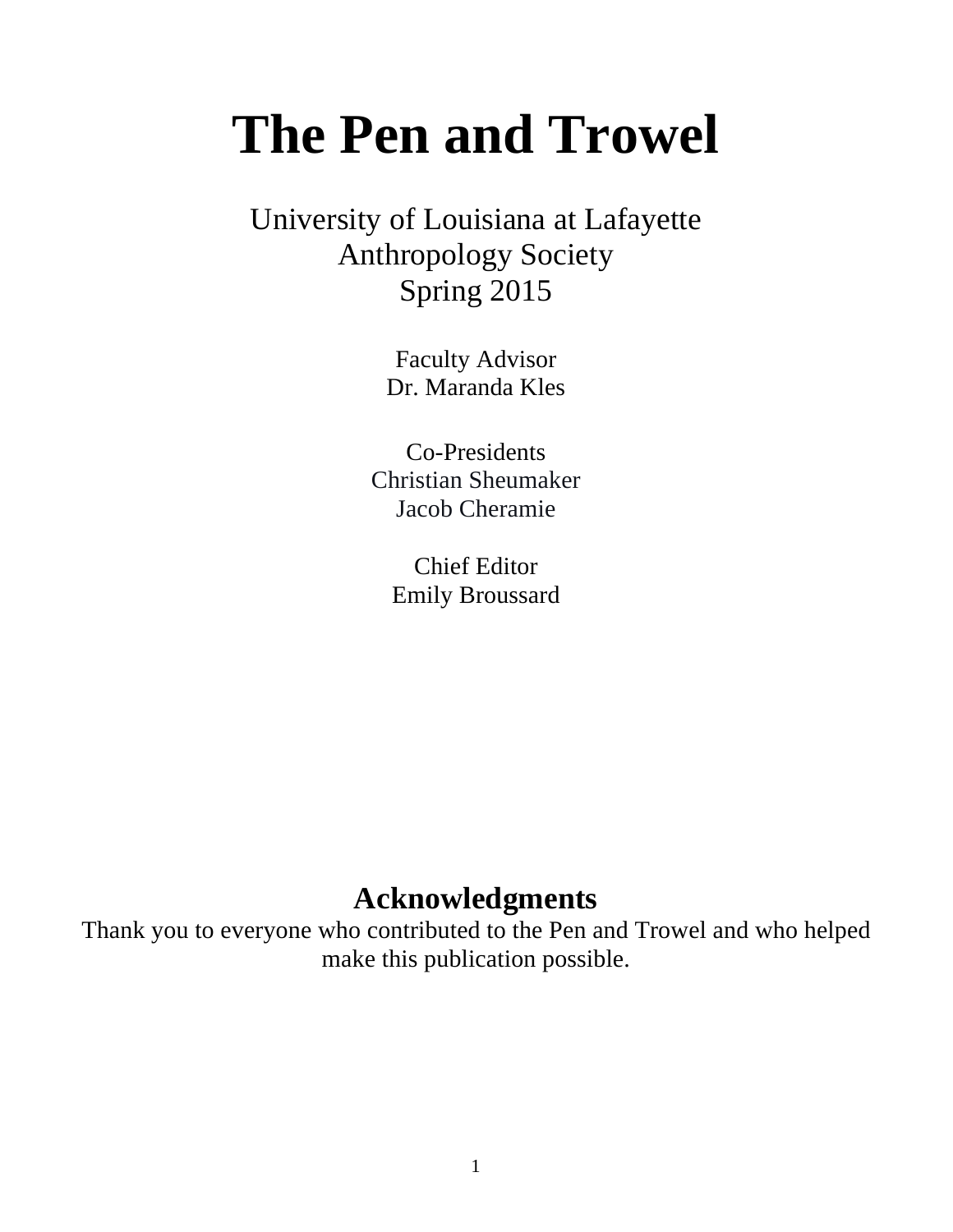Letter from the Editor and the Faculty Advisor:

After a long hiatus the Pen and Trowel has made a comeback! The UL Lafayette Anthropology Society is continuing to grow and support the mission to bring awareness to the community of the necessity and reality of anthropology in society today. Through anthropological education, public awareness, and the preservation of cultural resources the Society hopes to foster and encourage anthropological curiosity, cross-cultural understanding, and systematic and ethical research.

In order to do this the Anthropology Society put on an exciting schedule of events this past year, many of which are highlighted in the following pages. Of note were talks by students on their research and field experience, presentations on the New Acadia Project and the BOEM project, a presentation by alumnus Dr. Candace Gossen, and a lesson on genealogy and personal history linked to the Solomon Northrup Trail. The Society also continued the tradition of participating in the Friends of Poverty Point Equinox events. In addition there were a

couple of new activities, the first of which was the  $1<sup>st</sup>$  Annual Archaeo-Olympics! This was an event designed to educate both students and the public about anthropology, particularly archaeology, and included a skeleton excavation, atlatl throwing competition, flint-knapping, and a dirt toss for distance and accuracy. It was a big success and the society is looking forward to putting it together again next October during Archaeology Month. The second event was student participation in the building of a thatched structure as part of the Native American Common Grounds project at Vermillionville during the Native American Day event. This will be an ongoing project and the Society plans to continue their volunteer-ship with this event.

To further the Anthropology Society's mission we continued the practice of selecting a charity for fund- raising and this year we chose Archaeologists 4 Autism, a free event designed to unlock the potential of children with developmental disabilities by offering a chance to experience archaeology in a fun, low stress environment. In addition, this year we began the development of a student scholarship fund that will be administered by the Society and will provide student members with the means to attend professional conferences to present their research and develop academic and professional networks.

Thank you to all who participated this year and we hope you will join us for another exciting year in 2015-2016. Also, keep those pens a writing and the trowels a digging and get your articles ready to submit for the next edition of the Pen and Trowel.

To stay in touch and get all the latest information on events and access to the latest Pen and Trowel "like" us on Facebook https://www.facebook.com/UllAnthropologySociety.

So without further ado here is the 2014-2015 edition of the Pen and Trowel.

Sincerely,

Editor Faculty Advisor

Emily K. Browsound Maranda A Maranda A. Kles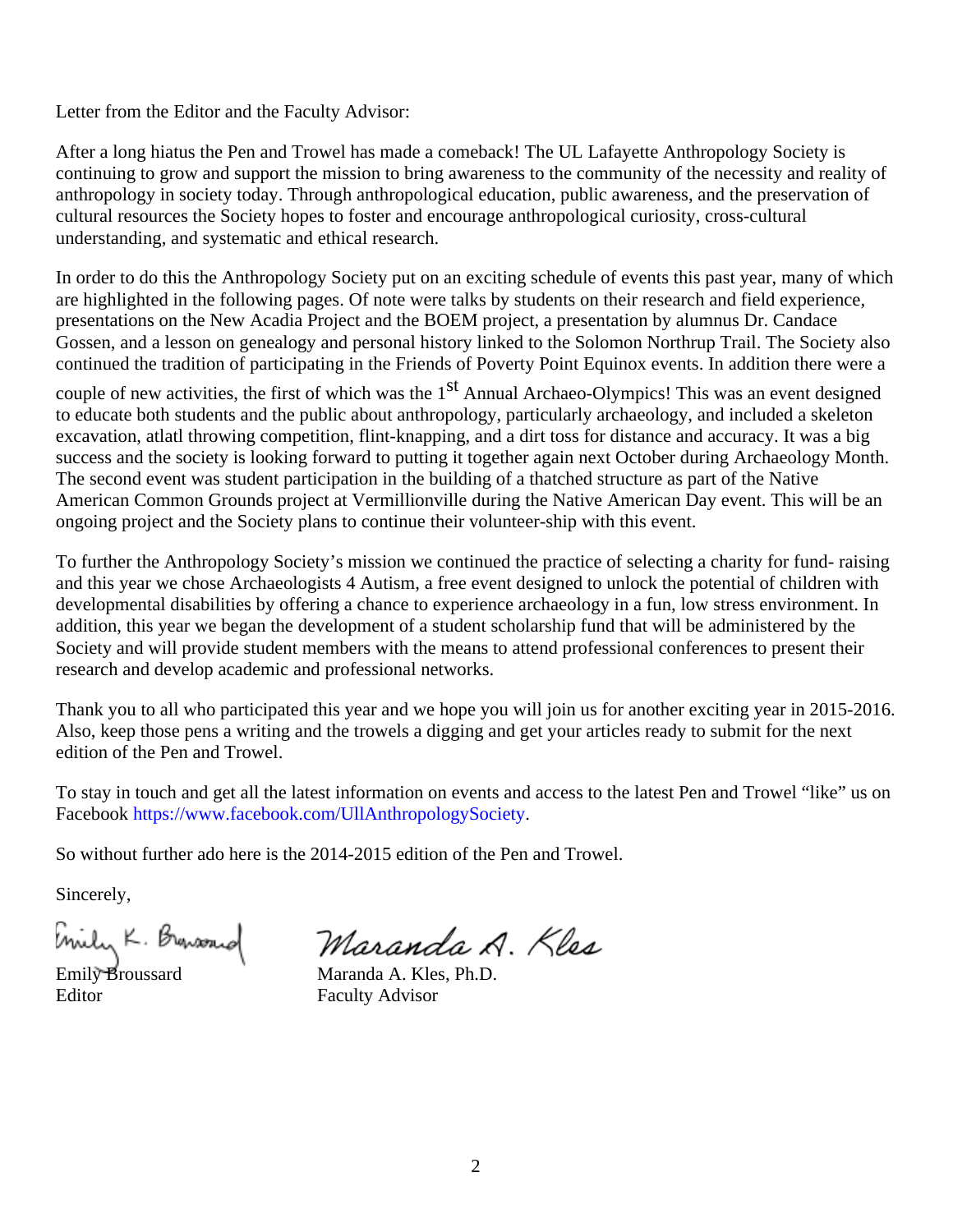# **Table of Contents**

The New Acadia Project *By Christian Sheumaker . . . . . . . . . . . . . . . . Page 4* Meet an Anthropology Student *By Jacqueline Jackson . . . . . . . . . . . . . . . . .Page 11*

Archaeology of Easter Island: A Presentation by Dr. Candace Gossen, Environmental Archaeologist *By Jacob Cheramie . . . . . . . . . . . . . . . . . . .. Page 6*

# Meet an Anthropology Professor

*By Professor Thomas Brasdefer . . . . . . . . . Page 13*

A Cartoon *By Jacob Cheramie . . . . . . . . . . . . . . . . . . . Page 13*

The BOEM Project *By Ramsey Percle . . . . . . . . . . . . . . . . . . . .Page 7*

> Poverty Point: Louisiana's First World Heritage Site *By Ramsey Percle . . . . . . . . . . . . . . . . . . . . Page 14*

> Anthropology to Me *By Mark Weinzettle . . . . . . . . . . . . . . . . . . . Page 16*

## Blurbs from the Students

*By Katherine Leblanc, Patricia Frederick and Katherine Sinitiere . . . . . . . . . . . . . . . . . . . .Page 10*

Field Notes on Foreign Aid in the

Volta Region of Ghana, West Africa *By Emily K. Broussard . . . . . . . . . . . . . . . . . Page 8* 

A Couple of Memes to Take With You

*. . . . . . . . . . . . . . . . . . . . . . . . . . . . . . . . . . . Page 16*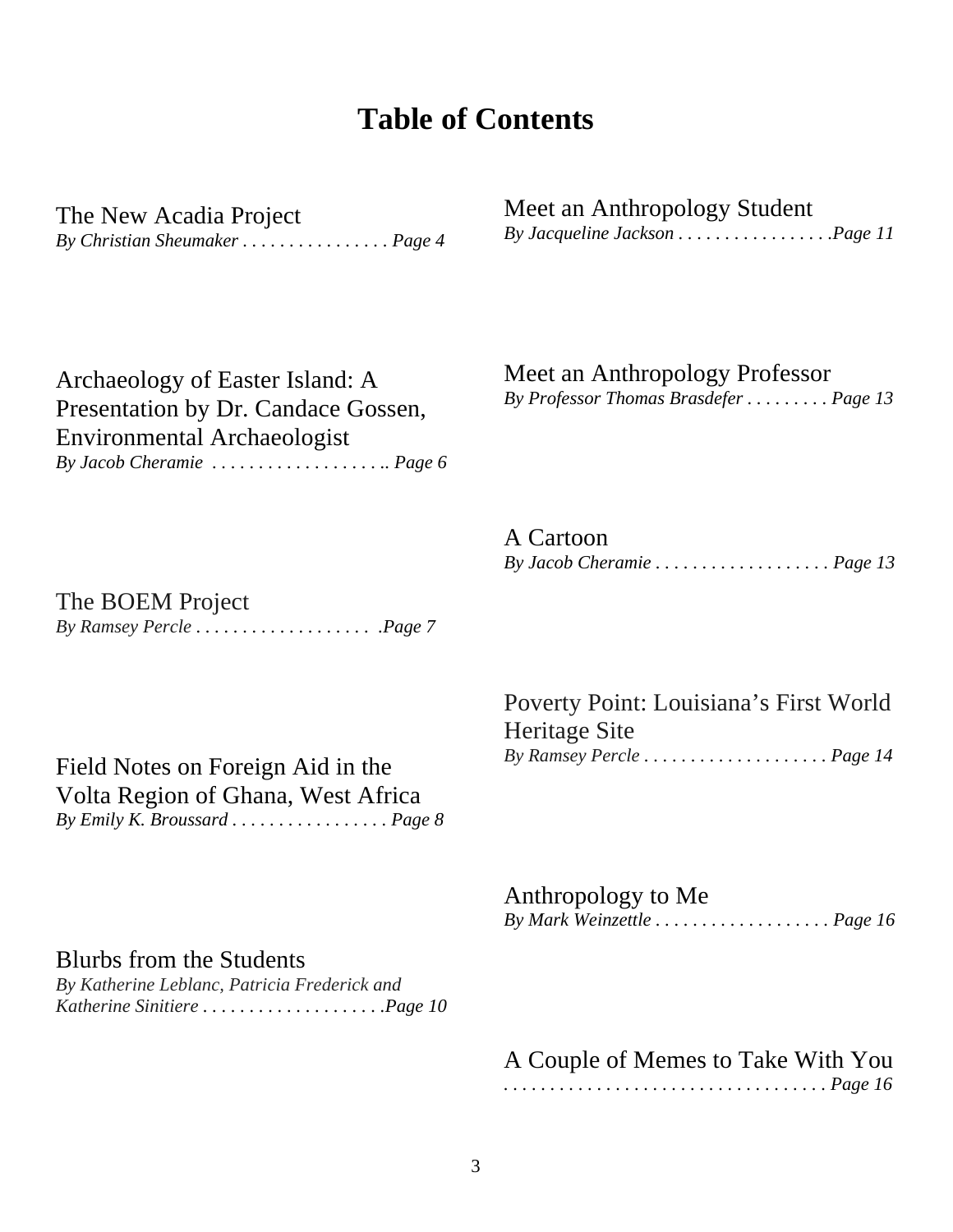#### **The New Acadia Project**

*By Christian Sheumaker cns9464@louisiana.edu*

The New Acadia Project (NAP) is a longterm, multidisciplinary research effort designed to systematically locate, identify, and investigate the eighteenth-century homesteads and unmarked gravesites of 1765 Acadian exiles from Nova Scotia. The 1765 pioneers and founders of *Nouvelle Acadie* (New Acadia) settled in south-central Louisiana in an area known as the Attakapas District. The initial campsites are thought to be located along the Teche Ridge between St. Martinville and New Iberia, near the present-day village of Loreauville.

This project aims to preserve Acadian "Cajun" culture, enrich cultural tourism, and increase economic tourism and development for the state of Louisiana. As a public archaeological project, NAP is 100% funded by public donations, a rarity in Louisiana Archaeology and the first project of its kind. The project owes its  $1<sup>st</sup>$  year success to enormous amounts of local, state, and national support, as well as, outreach from Canada.

During the project's first year in the field, nine survey areas were completed along the east bank of Bayou Teche. Five historic sites, two multicomponent sites, and two abandoned historic cemeteries were recorded.

> *Summer of 2014*: Seven different areas were surveyed and a total of seven sites, including the Broussard Cemetery, were recorded. No anomalies were found around the perimeter of the historic cemetery. Extensive delineation was completed at the Amand Broussard House site, associated with the youngest son of Acadian leader Joseph "Beausoleil" Broussard, yielding late eighteenth-century artifacts.

*Winter of 2014-2015*: Two areas were surveyed that composed a single, multi-component (historic and prehistoric) site, as well as an abandoned nineteenthcentury cemetery. Magnetometer survey was completed on all sides of the Berard Cemetery in an attempt to locate additional unmarked burials. Upon analysis of the data, five anomalies were identified to the east and northeast of the marked graves. Future work will focus on identifying these anomalies and their association to the first Acadian émigrés of 1765. The search for the 1765 Acadians continues in the SUMMER of 2015!

#### DONATE, VOLUNTEER, & SUPPORT THE ARCHAEOLOGISTS IN YOUR AREA!



Louisiana Archaeological Society 2015 Conference Poster

#### **Follow our Blog:**

http://newacadiaproject.blogspot.com/

#### **Like us on Facebook:**

https://www.facebook.com/pages/Projet-Nouvelle-AcadieNew-Acadia-Project/398811953563771

#### **Donate Now:**

http://www.acadianmuseum.com/New\_Acadia\_Proj ect.html

#### **Email Us:**

projetnouvelleacadie@gmail.com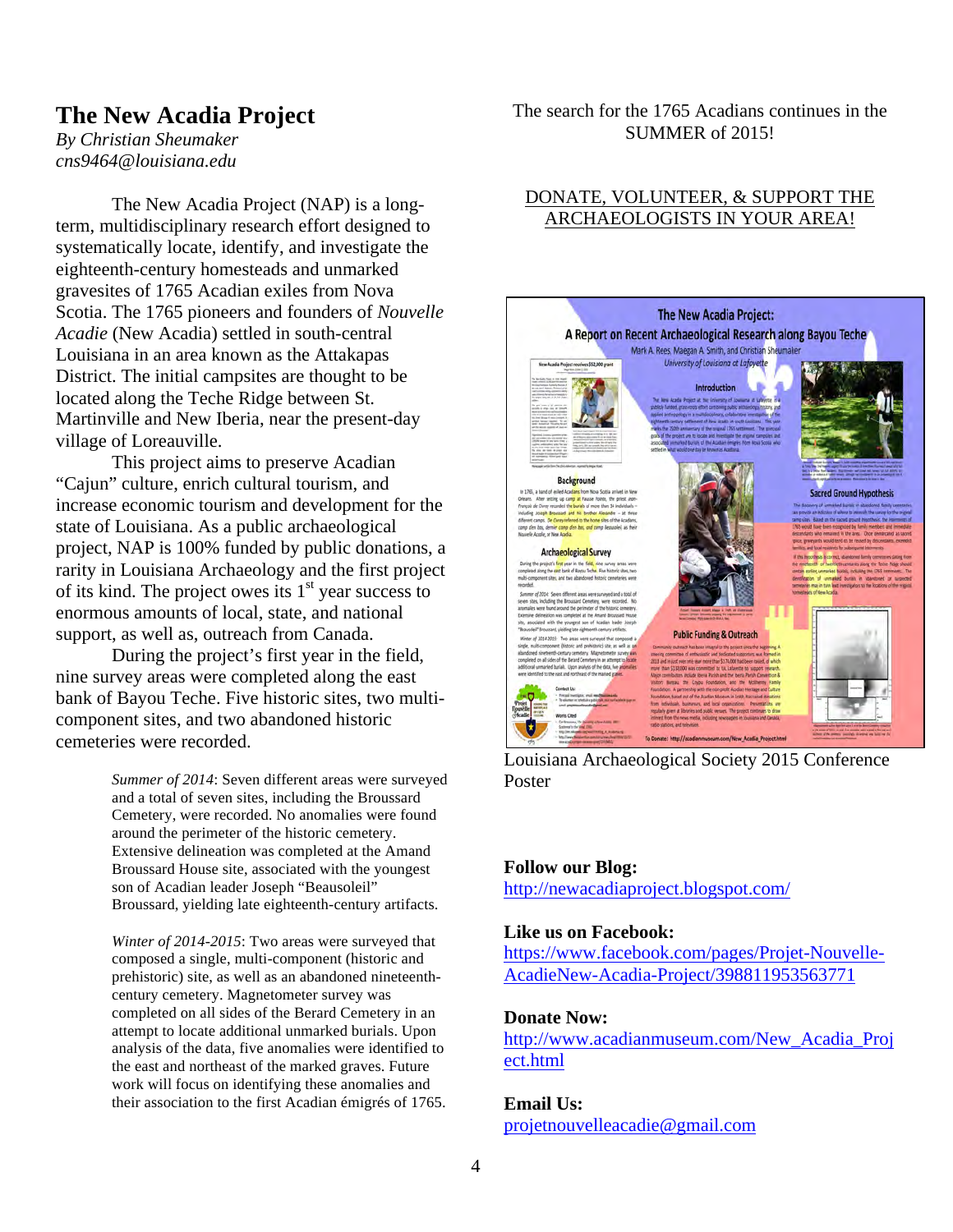

Winter 2014-2015: Cane Field Pedestrian Survey with winter volunteers





Winter 2014: M. Smith and C. Sheumaker setting up the magnetometer to survey marked cemetery

Summer 2014: M. Smith and C. Sheumaker conducting magnetometer mapping of possible unmarked burial site





Winter 2015: C. Sheumaker and N. Overell completing shovel test pit and soil profile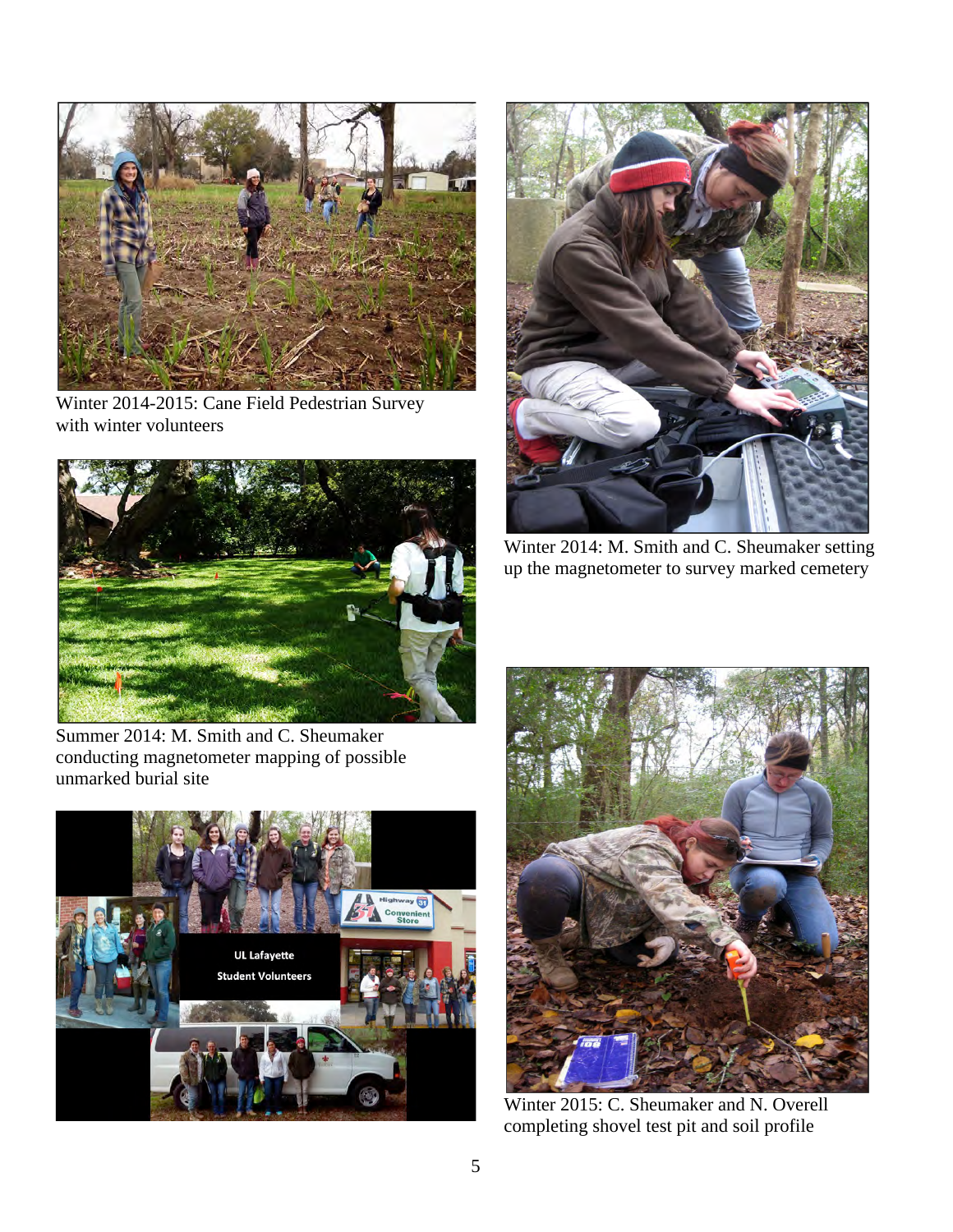#### **Archaeology of Easter Island: A Presentation by Dr. Candace Gossen, Environmental Archaeologist**

*By Jacob Cheramie wolfeye825@aol.com*

On Monday, January 13, we greeted Candace Gossen, PhD to our university to discuss her research on Easter Island. This small island of Oceania is located south of the equator in the Pacific Ocean, off the western coast of South America. It is best known for its Moai statues, tall stone monoliths that circumscribe the island and, for the most part, face the island's center. Explorers have traveled to the island many times for over five centuries, each describing a ritualized civilization in decline. An alumnus of then USL from the college of Architecture, Gossen traveled the United States doing "interesting things," but found herself unfulfilled. She eventually set out abroad to study a plethora of culture practices. While on her trek, she began making professional connections that eventually encouraged her to dust off her Anthropology textbooks and pursue her doctorate in Anthropology. It was during this initial journey that Gossen first visited Easter Island. She has continued to do archaeology there ever since.

Gossen's method of archaeology is coring one of the three major lakes of the island. Coring is the sampling of soil by means of a cylindrical instrument driven into the ground and pulled up. Soil collected in this manner maintains its stratigraphic layers which delineate periods of time. Older soil will bury older things and new soil will collect atop the previous soil, creating something like a layered cake of dirt, artifacts and fossils. Among her finds is evidence refuting the canonized theory of the collapse of Easter Island's indigenous population. It was theorized and long accepted that the aboriginals of the island felled all of their trees, which plummeted their literate and complex civilization into chaos and oblivion. However, Gossen has found the fossilized pollen grains of palm trees present at the time of the collapse. Trees still stood when the indigenous fell into extinction. This discovery left Gossen with another question, "So what happened?" Well, core samples and their information on flora, fauna and climate indicated

that the island is subject to extreme weather events. The island's modern rhythm has been punctuated by periods of great rains and great droughts. In the not so distant past, Easter Island was subject to an inordinately long period of drought which may have contributed to the population's decline. Gossen also stated that a group of slavers arrived to the island and pillaged its people. According to Gossen, of the 1,500 taken, only 15 survived the return home. These 15 brought European diseases that afflicted the remaining population.

Despite the woes of Easter Island's past, Gossen finds hope there. The core samples show the trend of global warming being reversed, though she has yet to hypothesize the cause. Also, the island is home to many medicinal plants whose descriptions and uses Gossen has penned. She plans to distribute copies of this plant manual to the local population of 500 persons now living on the island. Noting a native film artist's commentary that scientists just take from his island without giving back to his people, Gossen makes giving back her personal mission. Aside from her upcoming book of medicinal plants, Gossen works to protect the heritage sites of the island. Doing this allows the local populace to expand their farmland without mistakenly sacrificing their cultural resources. In conclusion, Gossen advises all of us students to be welcoming of the meandering trail of life. Her path has been convoluted, but rewarding, and encourages us to meet life's opportunities with courage. If you wish to delve deeper into the mystery of Easter Island (and see Dr. Gossen), visit this address to watch the full Discovery channel special concerning the mystery,

http://www.smithsonianchannel.com/videos/secretseaster-island/33302



*Easter island statue moai in the beams of sun* [digital image]. Retrieved from http://www.canstockphoto.com/vectorclipart/moai.html#file\_view.php?id=12475141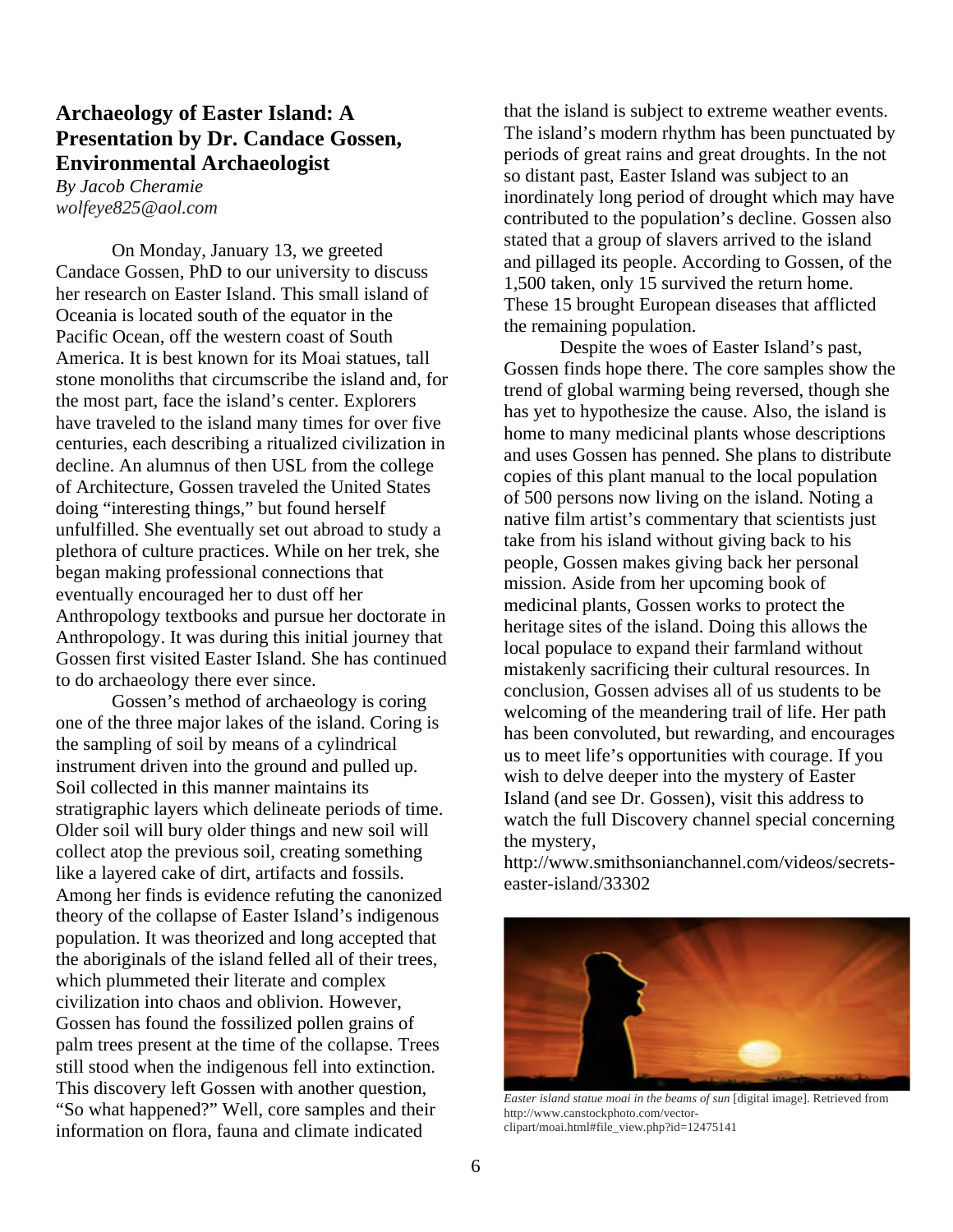## **The BOEM Project**

*By Ramsey Percle ramsey.percle@yahoo.com*

Five years ago on April 20th, 2010, the Deepwater Horizon explosion at the Mississippi Canyon led to the loss of 11 workers' lives, the disruption of many ways of life, and the release of approximately 210 million gallons of oil into the Gulf of Mexico. Since then, The United States government has established the Bureau of Ocean Energy Management (BOEM) to better manage oil, gas, and renewable-energy functions.

BOEM and the University of Louisiana at Lafayette are collaborating to evaluate the effects that the spilled oil has on both prehistoric archaeological sites and archaeometric techniques. In the past year, the BOEM project has been able to visit nearly half of the allotted dozen sites and begin to assess the impact that oil may have had on the dating and preservation of sites located in southern and coastal Louisiana.

Just a week before the spring semester began, project director Sam Huey and two UL Lafayette student research assistants, including myself, went to a site just south of Drum Bay. During the three-day expedition, early mornings were followed by an hour-long ride on a boat provided by the Louisiana Department of Wildlife and Fisheries to get to the island. After unloading all of our gear from the boat and trekking across the island in order to reach the site, we would find ourselves getting stuck in the mud, which made up most of the coast. We found many pieces of Woodland period pottery while surface collecting, however significantly less artifacts were found in the excavation units which were opened up near a location where oil was previously found in order to better record the effects that the spill may have had on the site. The initial plans for a five-day expedition were cut short due to harsh weather conditions in the Gulf of Mexico.

The data that was collected are still being analyzed in UL Lafayette's Archaeology lab and by project consultants. The results may yield evidence of oil and its effects on archaeological sites. With many sites remaining to be studied, the BOEM project relies on the help of ULL staff and students.





Marksville culture pottery found while surface collecting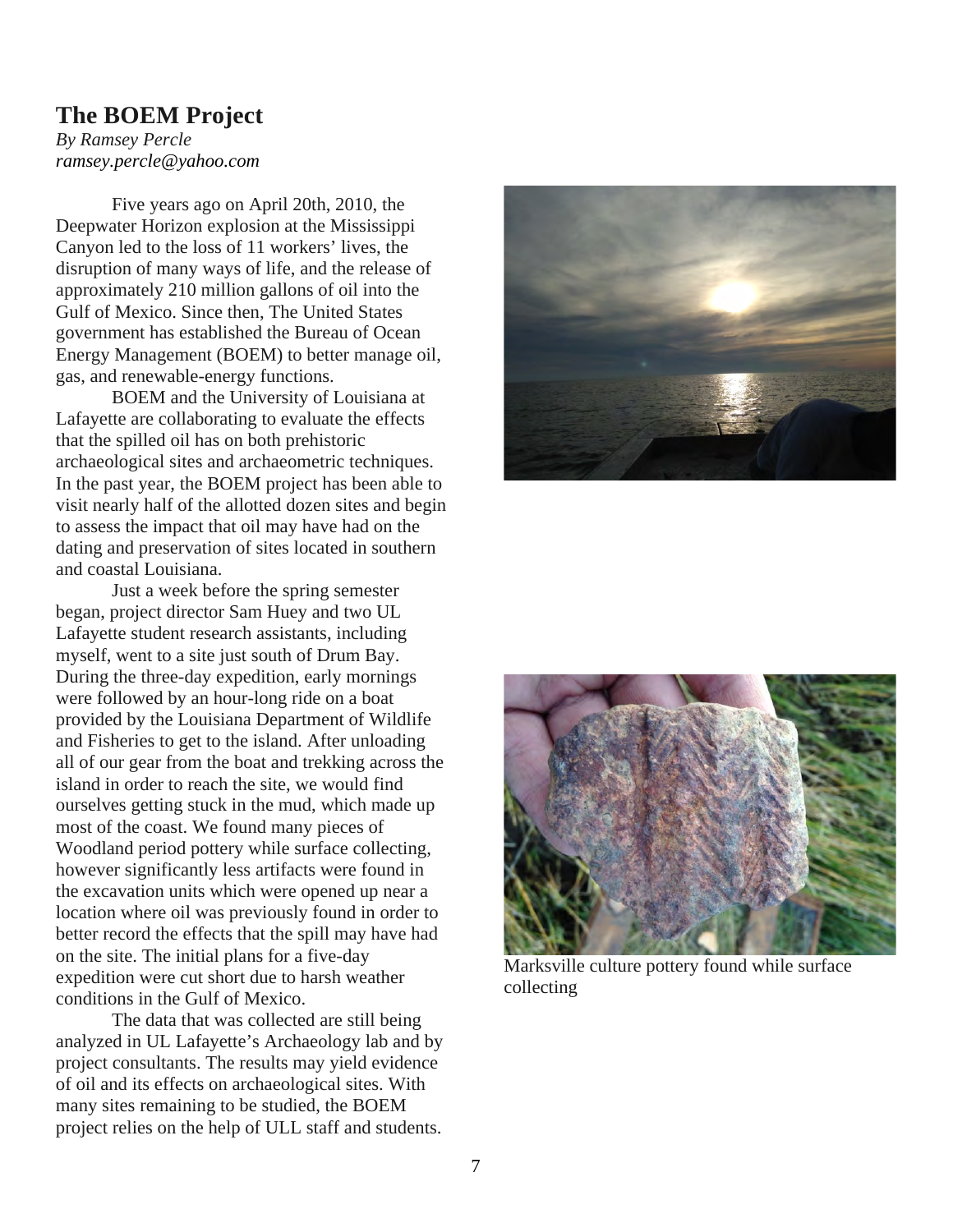# **Field Notes on Foreign Aid in the Volta Region of Ghana, West Africa**

*By Emily K. Broussard emilykbroussard@gmail.com*

On June 15, 2014, I flew to New York City to meet a group of ten women with whom I would be spend the next two months. Operation Crossroads Africa is a non-profit organization that links international volunteers with non-profit, nongovernmental organizations of African countries. The vision of Operation Crossroads Africa is to form a bond and friendship between the United States and Africa. The group that I was a member of was linked with a Ghanaian organization by the name of Hope for Future Generations (HFFG), whose mission is to serve and empower women and children. This organization, which is based in Accra, has satellite offices in many of the Ghanaian regions. We were stationed in the Volta region. Specifically, we were located in the village of Atabu, which is located outside of Hohoe Township. The CEO of Hope for Future Generations assigned us to this region because the community members are not as receptive to the HFFG programs as the other regions in Ghana are. Our job as volunteers was to teach feminine hygiene, reproductive/sexual health, and healthy relationships to menstruating female students in senior high schools and junior high schools of Atabu and surrounding villages. We were also assigned to establish a bakery in Atabu with the women in the community to provide them with an additional source of income.

These field notes focus on my day-to-day experiences as a volunteer of HFFG. They shed light on my experiences with the American volunteers, the HFFG staff, and the Ghanaians that were involved in the HFFG programs. In these field notes, I make a critique of HFFG and its programs. Also, I make observations about the people I met and the behaviors I encountered along the way.

**THE RESEARCH** As for the research, I learned about the challenges of being a non-black female conducting research in Africa. Initially, I did not feel welcomed into the Atabu community. The community is made up of mostly women and children during the day. In the beginning weeks, I

noticed differences in how the women of the community behaved towards the black volunteers versus the non-black volunteers. Our group of ten female volunteers contained five black women and five non-black women. Of the five black women, four identified as African American and one identified as Nigerian American. All five of the non-black women identified as European American. I personally had difficulty relating to the women of the community due to differences in appearance, lifestyle, and social issues. The women of the community were able to talk with the black volunteers about their similar hair, skin, history, and racial issues in this seemingly white-dominated world. None of the volunteers, however, were able to relate with the lifestyle of these women. Most of the volunteers were in their early twenties. Many women our age in the village already had their first child and either stayed at home to take care of the house or sold items on the side of the road.

Many of the conversations that the volunteers had as a group turned into discussions on issues for black people living in America and white supremacy. Many of the black volunteers seemed comfortable and had something to say during these conversations. As for me, I felt very uncomfortable during these conversations and kept quiet. I felt silly telling the black American girls that I want to go to graduate school in African studies. From our conversations, it seemed that they had a sense of ownership over Africa that I lacked because of my skin color and ancestral history. One of the black Americans, who identifies as an African extremist, stated her belief that non-blacks should stay out of Africa. We as Americans brought our concept of race with us to Ghana, a concept that is very different from the Ghanaian idea of race. With our American view on race, we produced a negative energy that made all of us very uncomfortable.

**HOPE FOR FUTURE GENERATIONS**  While working with HFFG, I learned about the obstacles that NGO's (non-governmental organizations) face and how passionate staff can help the organization go a long way. On the third week, four of the volunteers (including myself) traveled to the Brong-Ahafo region in the west. While at the Sunyani office, I witnessed how determined the HFFG staff is in that region. The four of us followed one staff member as he trained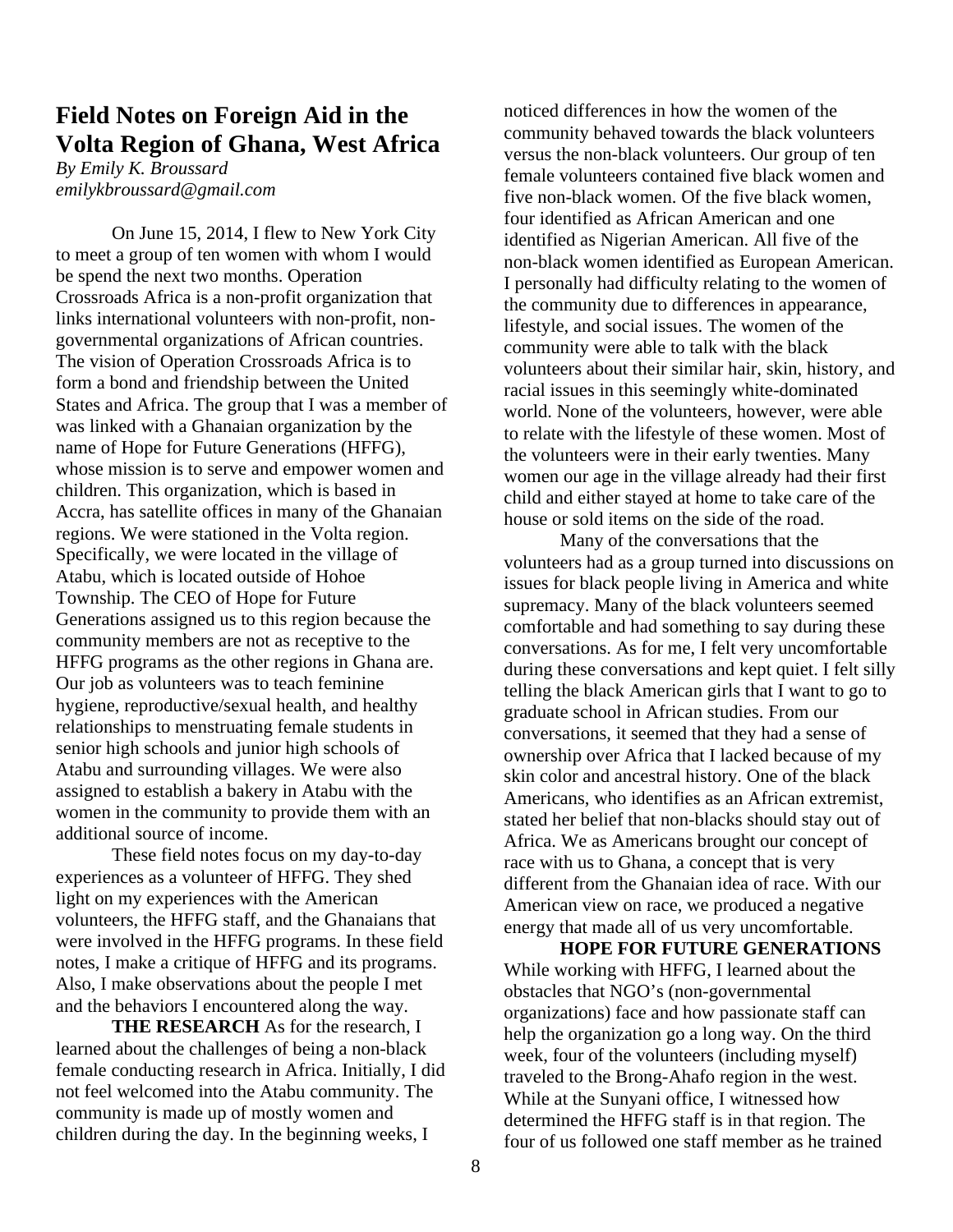three youth female sex workers (YFSW) to become peer educators. We watched these teenage girls as they taught their peers about STD prevention. We also sat with the YFSWs' mentor: a female political figure dedicated to finding more "dignified" ways of making an income for YFSW. In addition to the YFSW peer educator program, the Brong-Ahafo staff is working on multiple other programs like malaria prevention and AIDS treatment and support. I cannot speak with the same positivity about the success of the HFFG branch in the Volta region. For one, the Volta region has only one staff member who seemed to lack the passion and determination that the Brong-Ahafo staff members had. The CEO of HFFG mentioned that the programs in the Volta region were not successful because the people in the community did not want to cooperate. However, I think that both the community members and the HFFG staff should take responsibility. As many times as the women did not show up to the bakery or the head master of the school canceled our lectures, the HFFG staff member also failed to communicate with both parties in regards to our program schedule. Ultimately, I think it is the job of the HFFG staff to communicate with the community members and ensure that the programs take place, but this did not always happen in Volta region.

**FEMININE HYGEINE PROGRAM**  Overall, the junior high school and senior high school female students were engaged during the feminine hygiene, sexual/reproductive health and healthy relationships lectures and discussions. Some girls were already relatively knowledgeable about their menstrual cycles and reproduction, while others asked many questions for clarification. The girls were quite shy to share their experiences or to ask questions when their teachers were present; some even wrote their questions on paper and submitted it to us so that they did not have to speak out loud. Most of all, I was extremely impressed by the interaction that the American volunteers and the Ghanaian schoolgirls had with each other during the healthy relationships discussions. The girls gave us insight into their multiple motives for dating at their age: love, financial support, peer pressure, or because a boy performed *juju* on the girl to force her to love him. The girls also informed us about when they did and did not feel respected by the

opposite sex and ways that they could communicate their disapproval for being disrespected. Lastly, the volunteers spoke from personal experience about how it is important to focus on school as opposed to getting pregnant and dropping out of school.

**SUGGESTIONS FOR FUTURE PROGRAMS** After observing for myself how a non-profit, non-governmental organization is run in Ghana and after having in-depth conversations with my fellow American volunteers, I feel a moral dilemma about foreign aid in Ghana and volunteer programs like Operation Crossroads Africa. Although Hope for Future Generations is a Ghanaian NGO founded by a Ghanaian social worker and run by Ghanaian staff, the effects of foreign aid and influence are evident. The American volunteers were required to teach about disposable sanitary pads, which the Ghana government supports, while many of the girls could only afford to use the traditional cloth during menstruation. In a Muslim community in Accra, Hope for Future Generations installed a few public toilets for the whole community in an attempt to stop open defecation. In the mornings, people have to wait in long lines to use the toilet. Needless to say, this program is not very successful. In a community where open defecation is just as popular as the BMW's on the street, a HFFG staff member attributed the program's lack of success to the community's "misplaced priorities." Back in Atabu, the CEO's brother, who lives in France, ships donated French medications to the local maternity clinic, but the nurse at the clinic can't read the French names and descriptions of the medications. She does her best to guess what these drugs treat and then generously hands them to patients. Some of the volunteers in our group argued that the programs of HFFG are not culturally appropriate, but does that even matter if Ghanaians want these programs? Even though these programs may not fit traditional Ghanaian practice, can't Ghanaians decide for themselves if they want to adapt new practices? Working closely with the NGO, I could see globalization and its negative effects and issues constantly on a day-to-day basis.

Lastly, I want to speak specifically about volunteer programs that send foreigners into developing countries like Ghana. Do these programs do more harm than good? None of the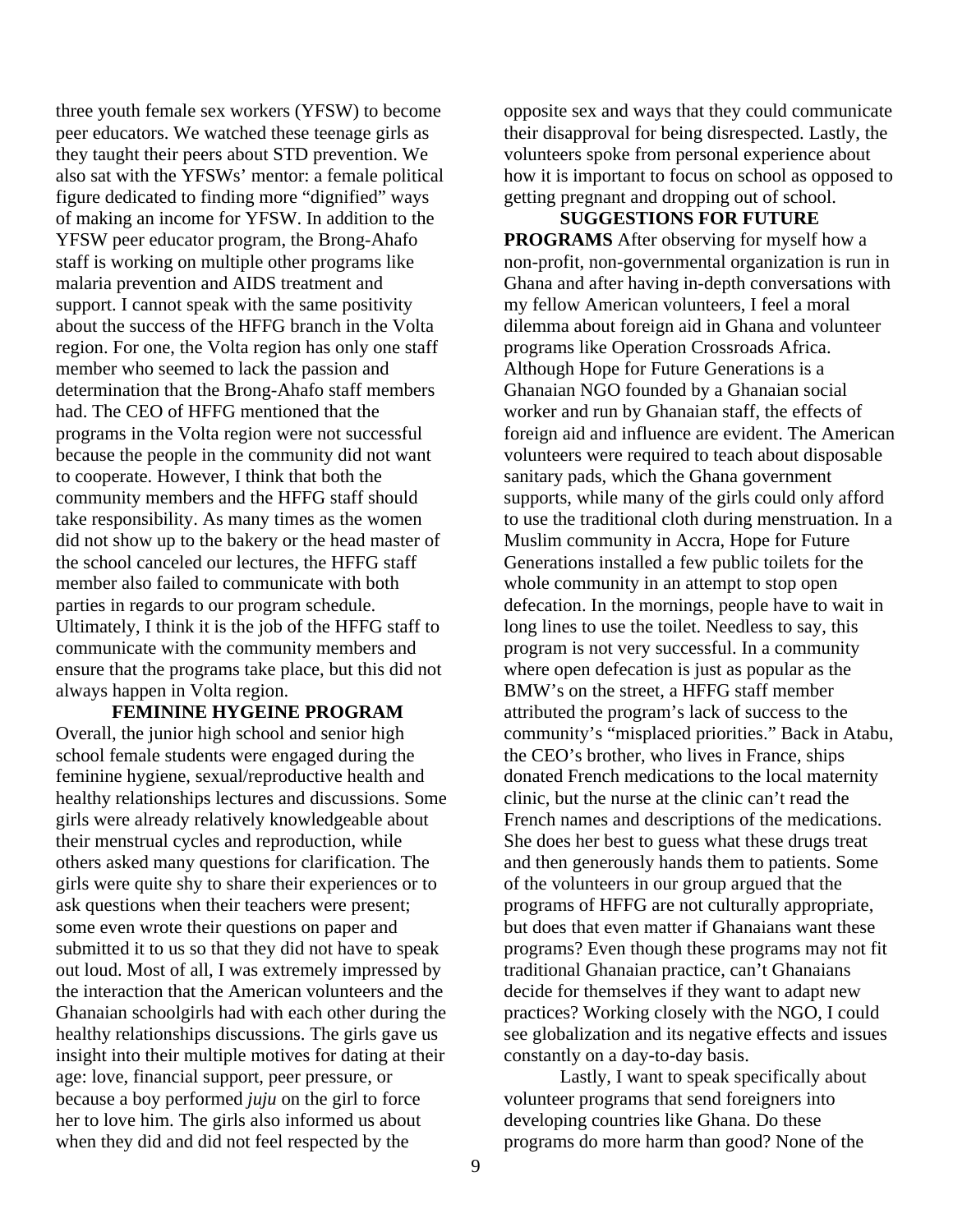volunteers that I went to Ghana with had any particular skill to share with the community. We were thrown into whatever projects needed the most help, and we had to learn along the way. Most of the time I felt like I was learning more than teaching, which was my intention for going to Ghana anyway. But this brings up bigger questions: Do Americans who go on short-term volunteer trips think they are really helping Africa? What air do Americans bring with them to Africa when they put on their "I'm going to help you" suit? After two weeks or two months, the American volunteers leave, and many will never return. They leave with their excessive amount of clothing and electronics. They leave with their excessive amount of "knowledge." The relationship between the foreign volunteer and local child is broken forever. The American volunteer returns to her country, which is filled with excessiveness. What is left for the local, but an understanding that he or she is the one who doesn't have all that excesses? He is the one who has nothing, and the infrastructure that the volunteers started to build but didn't finish is now a phantom building that becomes a part of the background of a life defined by "hustling" to survive.





# **Blurbs from the Students**

The reason I chose to pursue Anthropology as a major is because it's different, intriguing, and pretty amazing. Anthropology looks into the culture of different areas to try and piece together what their life was like. It tries to explain the things that no one knows. I want to travel the world and get into either experimental archaeology or ethnography. I have such a child-like sense of wonder that I want to live my life doing something that I love and something that questions my beliefs. I want to expand my knowledge, and focusing on Archaeology and Anthropology is what will help me achieve those goals.

*--Katherine Leblanc*

I am majoring in Moving Image Arts, and after trying a few different minors, I settled on Anthropology because I have always been interested in learning about cultures that are different from my own. One of my main interests in the Moving Image Arts program are documentaries, and minoring in Anthropology has helped a lot, especially in learning various research techniques. I would love to be able to explore cultural topics through the lens of a camera.

*--Patricia Frederick*

*"I was a student in the Department of Anthropology. At that time, they were teaching that there was absolutely no difference between anybody. They may be teaching that still. Another thing they taught was that nobody was ridiculous or bad or disgusting. Shortly before my father died, he said to me, "You know--you never wrote a story with a villain in it.'" --Kurt Vonnegut* 

 *Slaughterhouse-Five* This is still true. Anthropology is a beautiful field of study; there is a fun, humble and super interesting department at ULL*.* 

*--Katherine Sinitiere*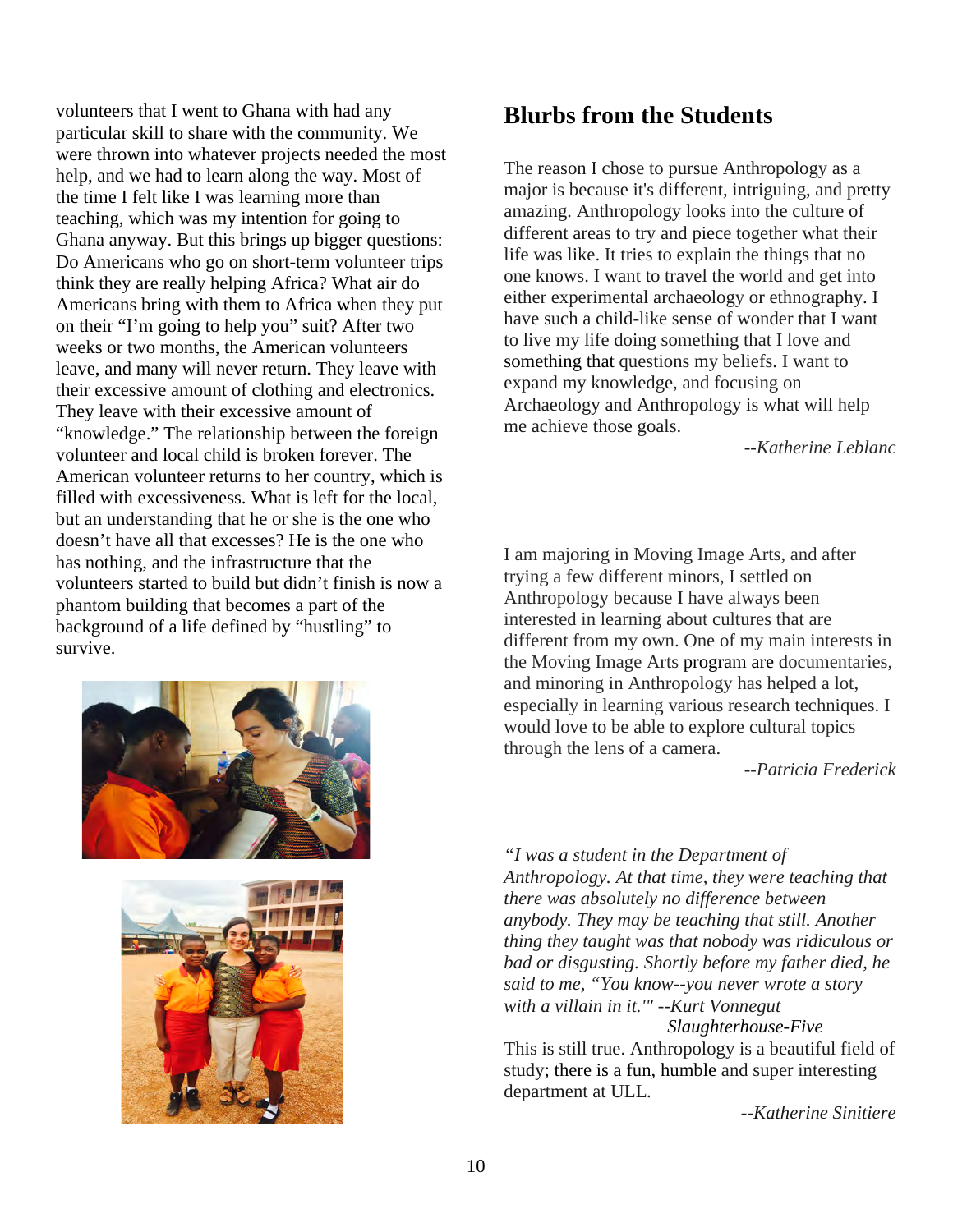### **Meet an Anthropology Student**

*By Jacqueline Jackson jjk8031@louisiana.edu*

#### Greetings!

I am a senior here at ULL and will graduate at the end of Spring 2015 semester with a Bachelor's in Anthropology. Before arriving to the United States at the age of sixteen, I had always been curious about humans in every aspect – Archaeological, forensics, biologically, culturally, and my favorite, linguistically! Human adaptation had always, for some reason, drawn me close to this field of study, which is why I chose to pursue this major – to understand people in the way that we think on a cultural level, how we speak, and especially, how we adapt in this progressive, dynamic world of ours! I was born and raised in the Samoan island of *Tutuila*, most commonly known as *American Samoa* (one of the few U.S. territories including Guam, the Virgin Islands, Puerto Rico, and others). When I was sixteen years old I moved to Oregon for a year to live with my father. Upon arriving, I observed how people in Oregon spoke compared with the speech of people from the islands, and for some reason I became intrigued by these speech patterns. This was my initial calling as to why I was drawn to the field of Linguistic Anthropology. A few years later I commissioned as an officer in the U.S. Army and was offered tuition exemption in this beautiful, culturally rich state of Louisiana. For this reason I am a student here at ULL, and never regretted my decision to attend this school ever since!

As far as my goals in the field of Anthropology, my options are plentiful! Because I already know how to speak Samoan, I plan on furthering my studies in the Spanish language (to which I picked up surprisingly quick), not limited to pursuing other languages as well. With these skills in mind, I would like to travel to different areas of the world and work in those respective countries as a linguist. That is just one option in mind. Another option is to continue on to graduate school and earn a degree in Forensic Anthropology, where I could work with crime scene labs. While I have many other options in mind, these goals are my top two. Being a student at the University of Louisiana,

Lafayette has opened up so many doors for me as far as my aspirations in a future career in the field of Anthropology. For this I will forever be grateful!

#### **The Tatau: A Unique Cultural Element in the Samoan Culture**

I would like to share an element of my culture. Because the Samoan culture has countless cultural aspects about it, I have decided to share one of the most unique aspects of the Samoan culture – the art of tattooing. The *tatau* or "tattoo" is one of the most sacred rituals of the Samoan culture. The story of origin is said to begin when two Siamese twin sisters who were also said to be demi-gods, swam all the way from the island of Fiji to the Samoan island of *Savai'i* to escape a war. They brought with them tattoo equipment in a woven basket, and thus began the tattoo ritual. Today, many young Samoan warriors wear this tattoo to represent leadership within the family, culture, strength, and honor. The *tatau* on the body of a young man indicates that he is a future chief, or *matai* in the family, and he is looked upon as having the potential to lead our people in a time of crisis. The second image is that of the female version of the *tatau*, called the *malu*. She could either be a daughter of a chief, a village virgin, or a respectable, wise, knowledgeable woman in the village.

In Ragin' Cajun Spirit,

Jacqueline Jackson Senior, Anthropology Major University of Louisiana, Lafayette



When I was 8 years old in the islands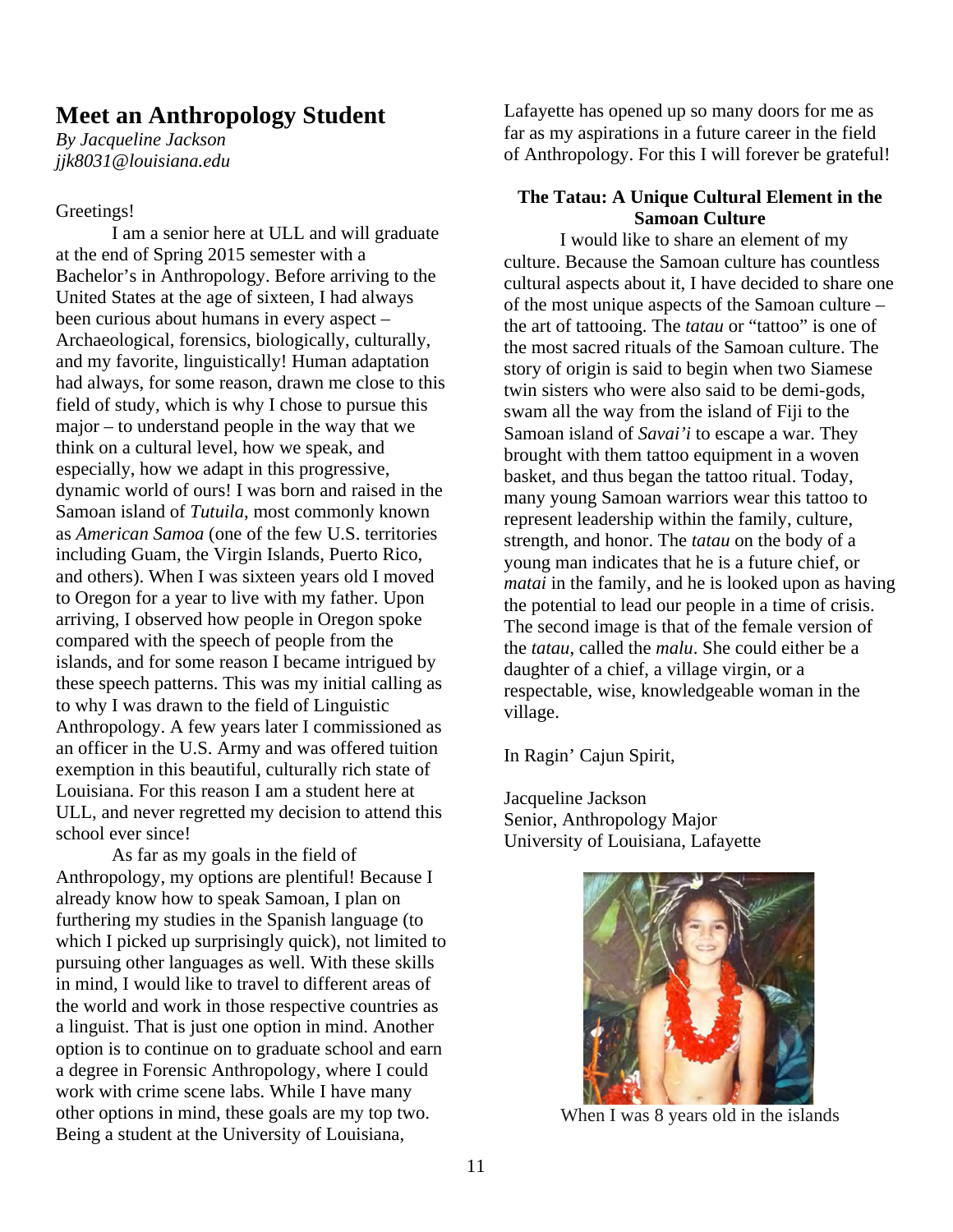

Samoan man with the *malofie*



Samoan woman with the *malu*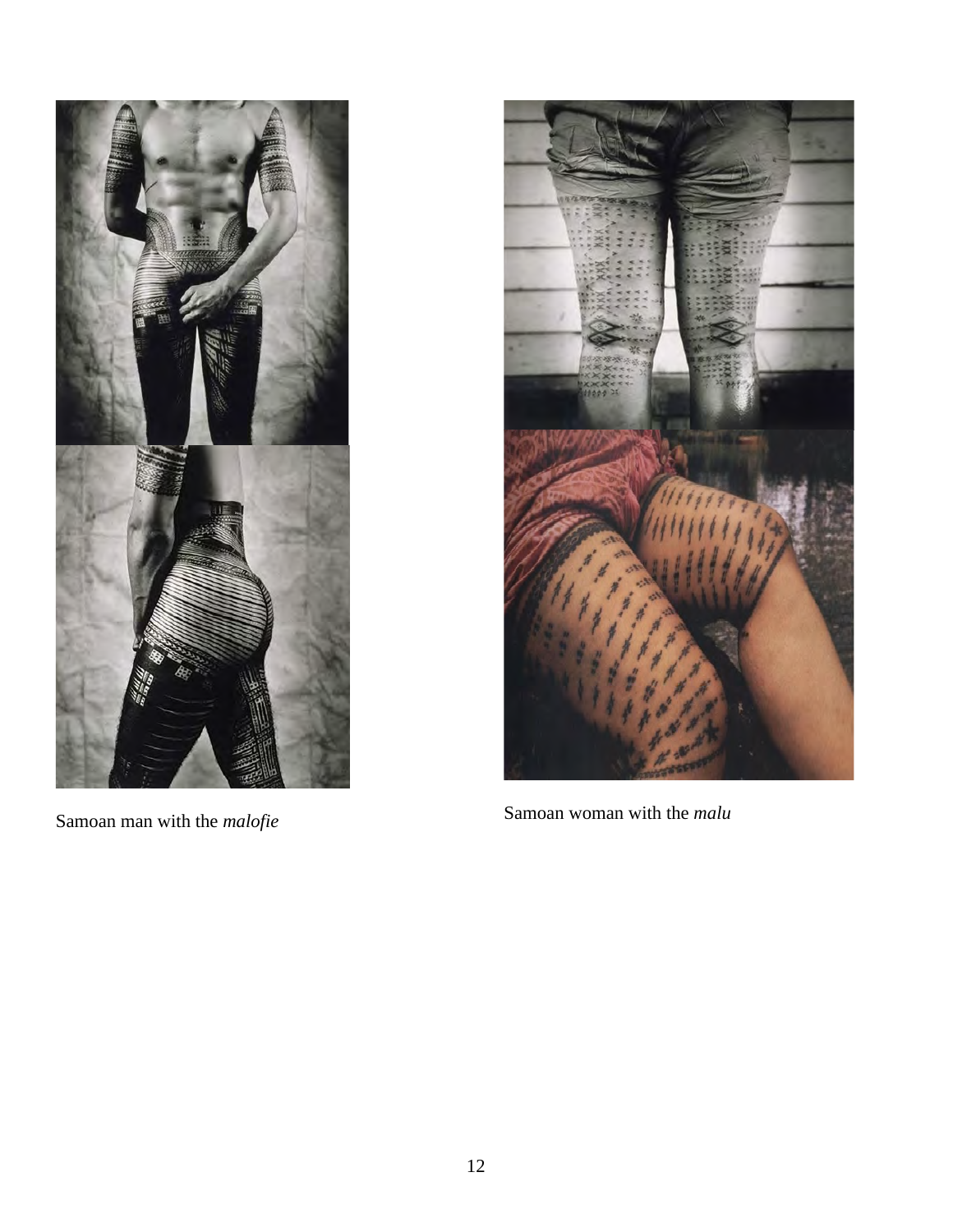#### **Meet an Anthropology Professor**

*By Professor Thomas Brasdefer pb7403@louisiana.edu*

I was born in northern France (Rijsels-Vlaanderen), in a small town about the size of St. Martinville, with half the population. The French school system pretty much forces you into making life-altering decisions in high school. Apparently at age 15 you are able to choose whether you want to learn more natural sciences, humanities, economics or technical training. People still take pretty much the same classes after that, but they are weighed differently and you definitely cannot attend the same colleges/universities based on that choice.

I picked humanities, because I really liked to read Ancient Greek philosophy and Imperial Russian literature. It turned out that one does not just study these things in high school, but I still got to take a bunch of Latin classes and almost fail intro to philosophy. So I went to University for "English" which is where you study everything that happens in the English-speaking world. I took a lot of linguistics classes and majored in Teaching French for Foreigners at the time, so I could both teach English (spent a couple of years subbing in France) and French (spent a year at Arizona State doing just that).

My time at ASU taught me two things: that the U.S. schooling system is infinitely flexible, and that I never want to teach below college level again. I went back to France to finish a four-year degree in "American Civilization", allowing me to use the Political Science and History classes that I took. Then, I moved to southwestern France to Université de Poitiers for a Diplôme d'Études Approfondies (research degree equivalent to a Masters) where I could use mixed methods and remain as interdisciplinary as possible. By chance, my graduating year, I was offered to go on an exchange program to teach French at Louisiana State University.

By another type of chance, it was August of 2005 and Hurricane Katrina made things very complicated for a while. I took a handful of classes with Dr. Jill Brody who became my mentor, and showed me that all this time I had been an anthropologist, unbeknownst to me. I figured I

could enroll as a full-time student in Geography and Anthropology at LSU, keep a minor in Linguistics and be happy. As a graduate student I worked in the Education department, first in Policy and Planning, then in Sponsored Programs and Accounting. I learned a lot during those years and I am still learning. Sometimes I am afraid that I peaked when I wrote the preface to my dissertation.

Academic disciplines label me a Human Geographer, a Linguistic Anthropologist. As a human, I study indigenous nations; as a geographer, I am contractually bound to specify "in the United States." As a linguist, I do Critical Language Policy; as an anthropologist, I am reminded that I study people. My approach is ontological: a process for more comprehensive, less representational analysis. I spend a lot more time asking questions than finding answers. At ULL, I am teaching Cultural Anthropology, Anthropology of Religion, Linguistic Anthropology and North American Indians. But for the most part I just like to read Ancient Greek philosophy and Imperial Russian literature.

#### **A Cartoon**

*By Jacob Cheramie wolfeye825@aol.com*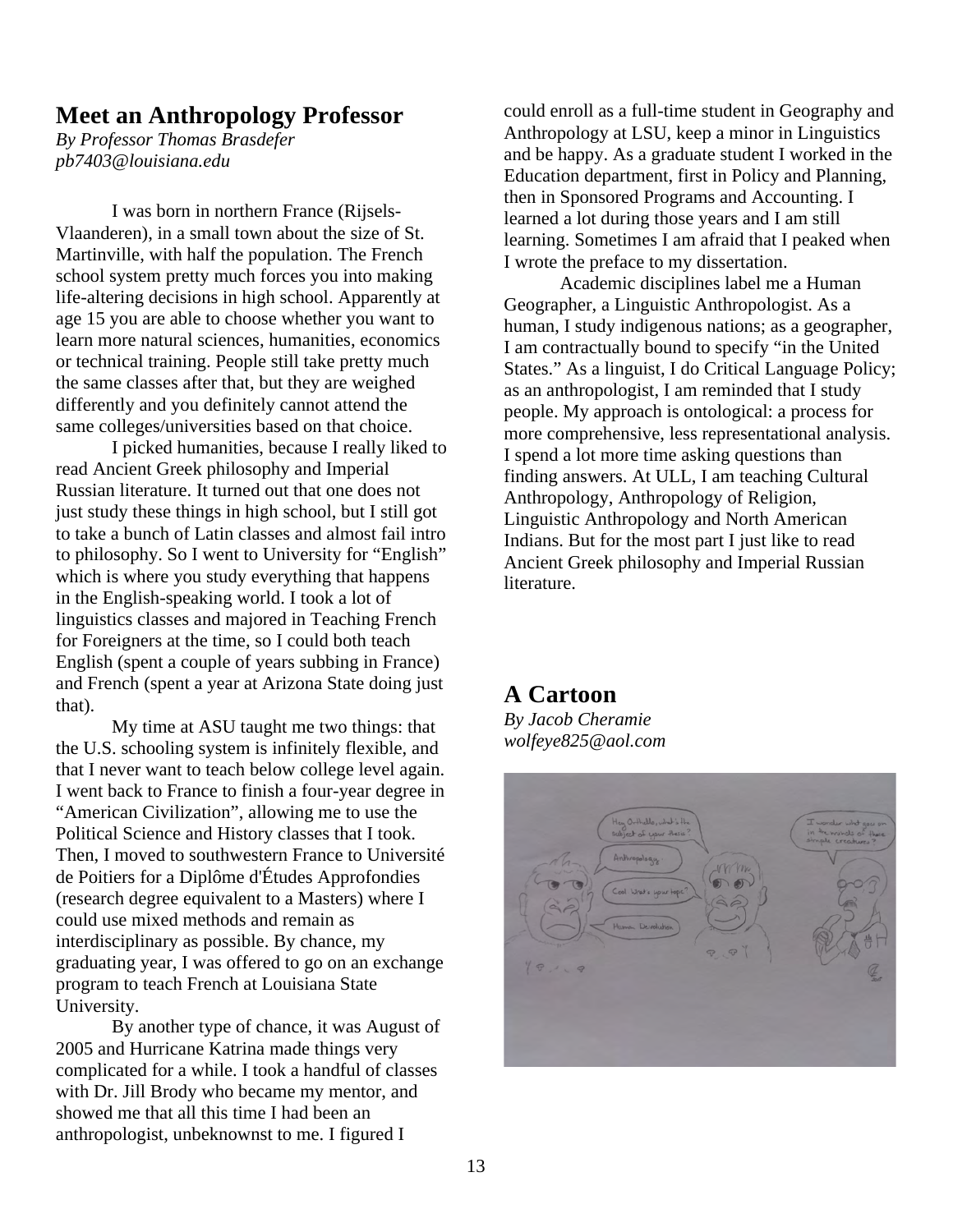# **Poverty Point: Louisiana's First World Heritage Site**

*By Ramsey Percle ramsey.percle@yahoo.com*

Once a semester, always on the weekend of the equinox, the Anthropology Society and other UL Lafayette students interested in Archaeology go to Poverty Point. Poverty Point is the only National Monument in Louisiana, and was recently recognized as a World Heritage site by The United Nations Educational, Scientific and Cultural Organization. The UL Lafayette Anthropology Society arranges the trip with the Friends of Poverty Point volunteer organization, which anyone can and is encouraged to join. While our group is there, we spend Saturday working on the archaeological site doing preservation jobs that have been delegated to us by site staff. The jobs always vary, ranging from bagging and discovering artifacts to surveying the site for armadillo holes and clearing tree branches. After volunteering, there is always a presentation by a group member on topics that connect to the site. The first of these presentations was about plants native to the site, and the latest was about the rocks and minerals also found there.

The work that occupies our time on Saturday is often overshadowed by the rest of the weekend's activities. On every trip, we climb to the top of the largest earthen mound in the southern United States, the Bird Mound, to see the sun set over the horizon before the stars come out. Another mound routinely visited is Sarah's Mound, the only burial on the property. We pay our respects and learn about a different era of Poverty Point. An atlatl competition is held when weather permits, where we are able to use an ancient tool resembling a lacrosse stick to throw darts. At night, when we are not on the mound, we stay up late playing card games with the friends we have made there. Whether we are exploring the World Heritage Site, visiting the museum to become Jr. Rangers, relaxing around a campfire, or eating one of the great meals we always have, the trip with the Friends of Poverty Point group is an experience I'd recommend to anyone with an interest in culture, history, art, or adventure. Join the Friends of Poverty Point Facebook group to keep in touch!



 The blowing of the conch atop Bird Mound to call the spirits during the Spring Equinox Celebration



Anthropology students climbing the Bird Mound



 Caroline "root-balling" for PPO (Poverty Point Objects) artifacts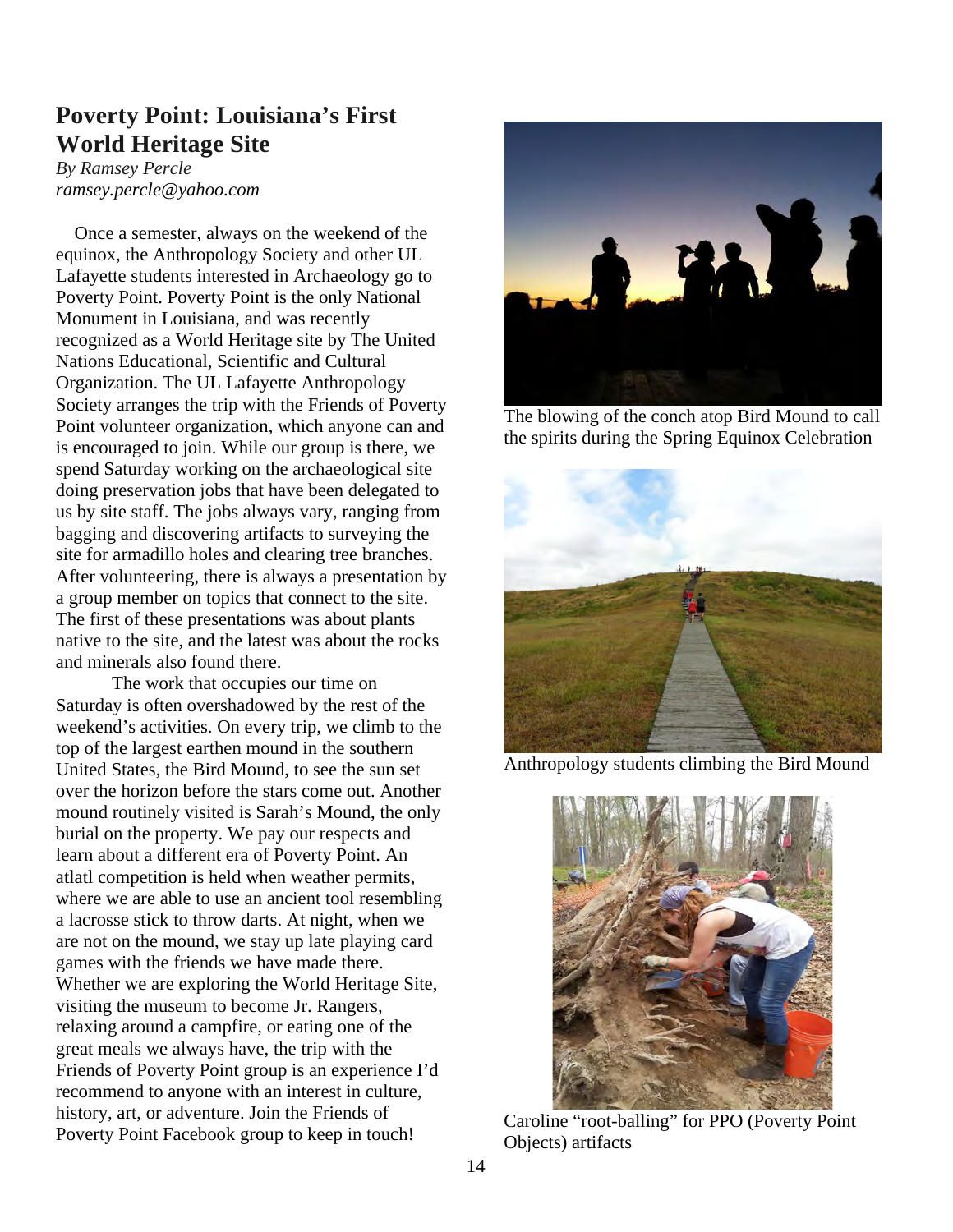

 Ranger David (Park Manager) explaining the atlatl competition



Caroline preparing for the atlatl-spear-throwing competition



Rachel is serious about the atlatl competition



Hadley's atlatl throw for distance



1<sup>st</sup> UPPA "Friends of Poverty Point" UL Anthropology group photo before World Heritage Status; Fall 2013 – The birth of a tradition!



UPPA "Friends of Poverty Point" Group Photo Spring Equinox 2015